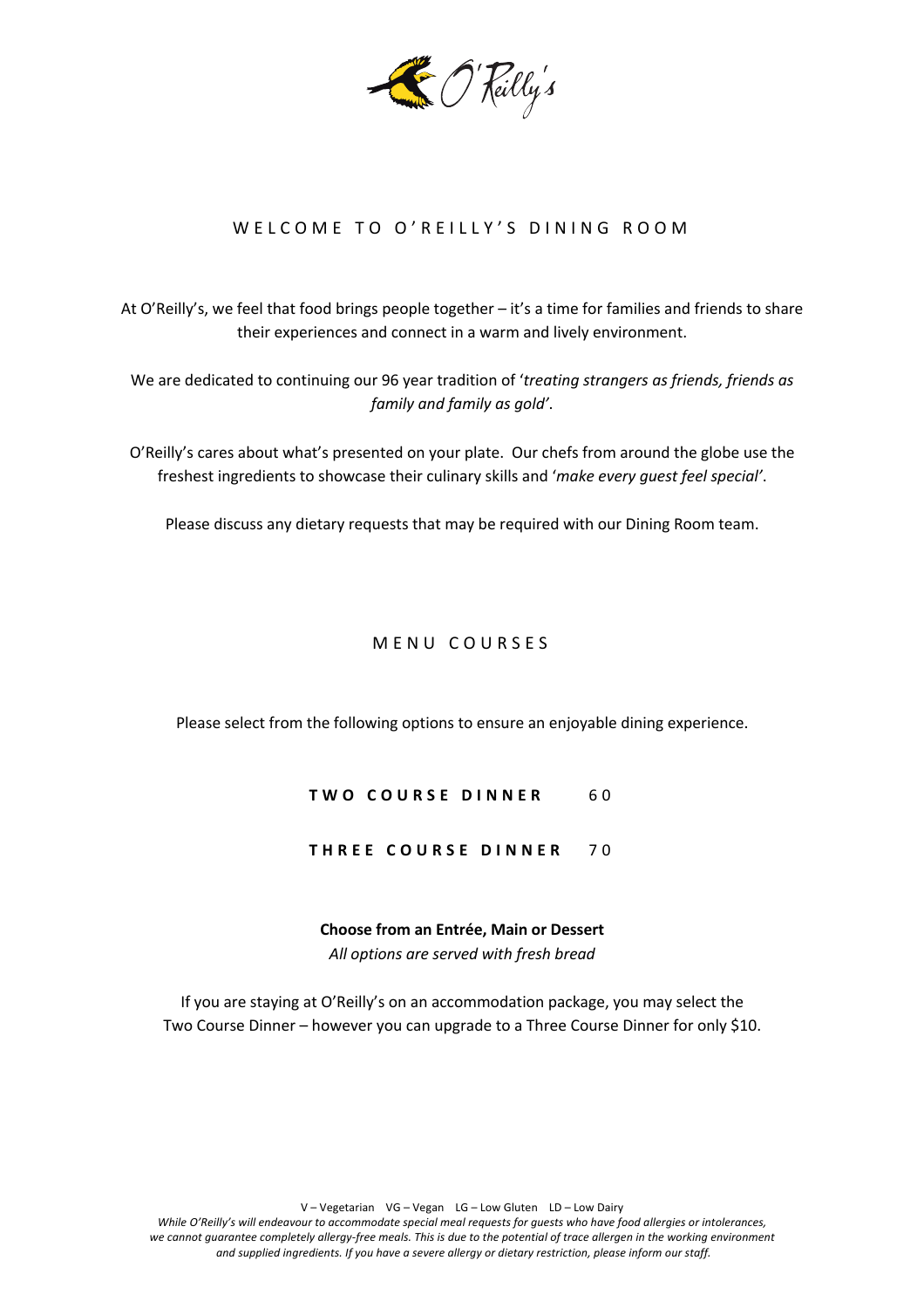

# DINING ROOM WINTER MENU

# ENTRÉ E

**Pumpkin Arancini** *Aioli & tomato chutney* LG LD

**Chestnut & Mushroom Soup** *Almond & truffle oil* VG LG

**Tomato and Roast Capsicum Soup** *Roasted capsicum in smoked paprika, fried onions and garlic croutons* LG V

## **Antipasto Platter for 2**

*Selection of European style cured meats, gourmet cheeses, sourdough, condiments*

MAINS

### **Chicken Maryland**

*Sweet bean cassoulet, spiced carrots, chimichurri sauce* LG LD

# **Pork Belly**

*Honey & cumin pumpkin, baby apple, green beans* LG

### **Seared Tasmanian Salmon**

*Lemon scented kipfler potato, garlic braised fennel, salsa Verde* LG

**O'Reilly's Lamb & Guinness Pie**LG *Braised lamb, root vegetables Guinness pie*

**QLD Eye Fillet Steak 200g**LG *Parisienne mash, sauteed mushrooms, broccolini, granite belt port wine reduction*

# **Fettuccini Arabbiata with Fungi**

Pan fried with chili, garlic, wild mushroom, finished with dill & petite herbs VG

### **Pearl Barley Risotto**

*Smoked paprika, lemon oregano, fried onions, cherry tomatoes & shaved parmesan* V

V – Vegetarian VG – Vegan LG – Low Gluten LD – Low Dairy

*While O'Reilly's will endeavour to accommodate special meal requests for guests who have food allergies or intolerances, we cannot guarantee completely allergy-free meals. This is due to the potential of trace allergen in the working environment and supplied ingredients. If you have a severe allergy or dietary restriction, please inform our staff.*